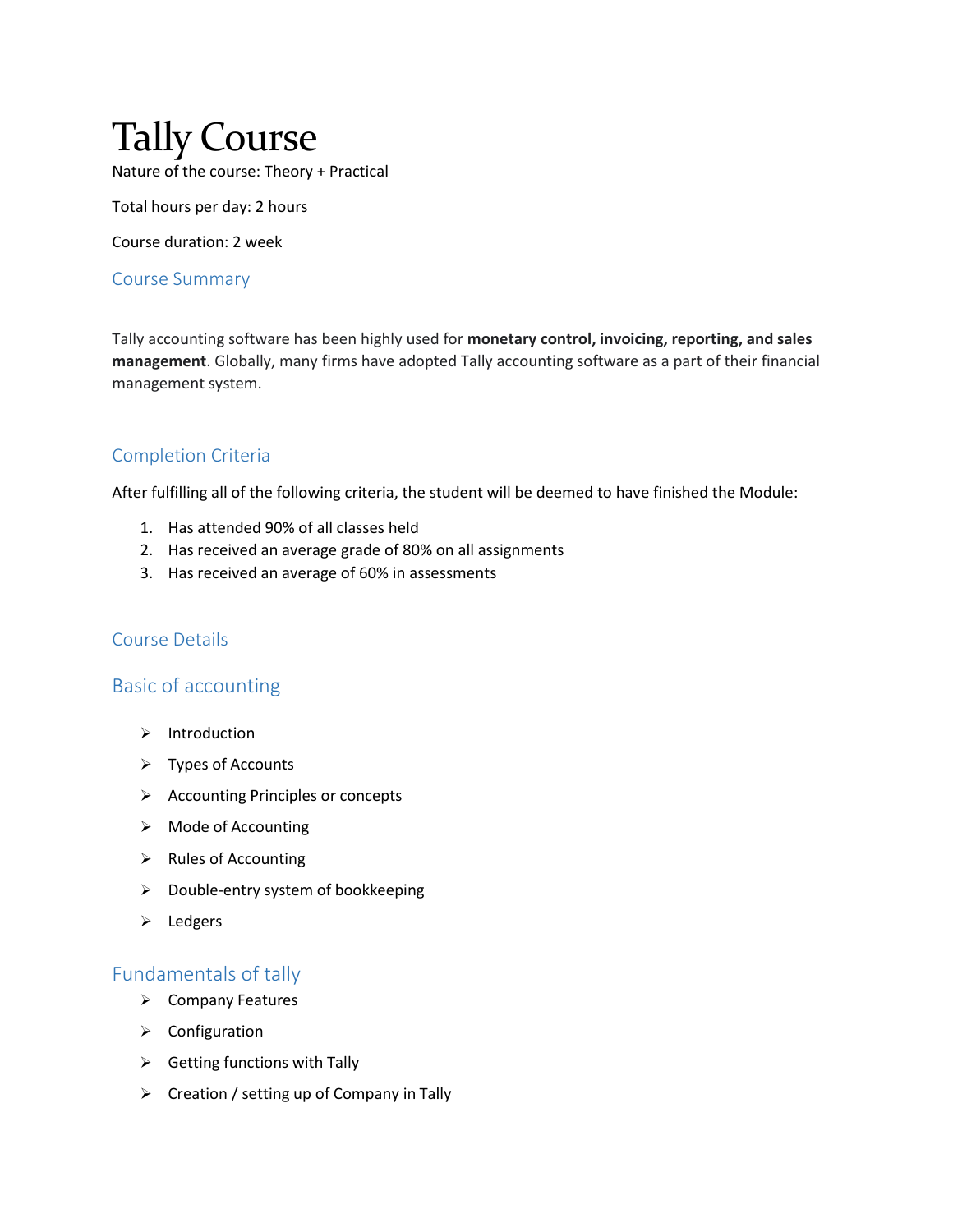# Accounting masters in tally

- Chart of Groups
- $\triangleright$  Groups
- Multiple Groups
- $\triangleright$  Ledgers
- > Multiple Ledgers

## Inventory masters in tally

- $\triangleright$  Stock Groups
- Multiple Stock Groups
- > Stock Categories
- > Multiple Stock Categories
- Units of Measure
- $\triangleright$  Stock Items

## Vouchers entries in tally

- $\triangleright$  Introduction
- Types of Vouchers
- Chart of Vouchers
- > Accounting Vouchers
- > Inventory Vouchers
- $\triangleright$  Invoicing

# Technological advantages in tally

- $\triangleright$  Tally vault
- $\triangleright$  Security controls
- $\triangleright$  Tally Audit
- $\triangleright$  Backup and restore
- $\triangleright$  Split company data
- $\triangleright$  Import and export of data
- $\triangleright$  Printing Reports and Cheques